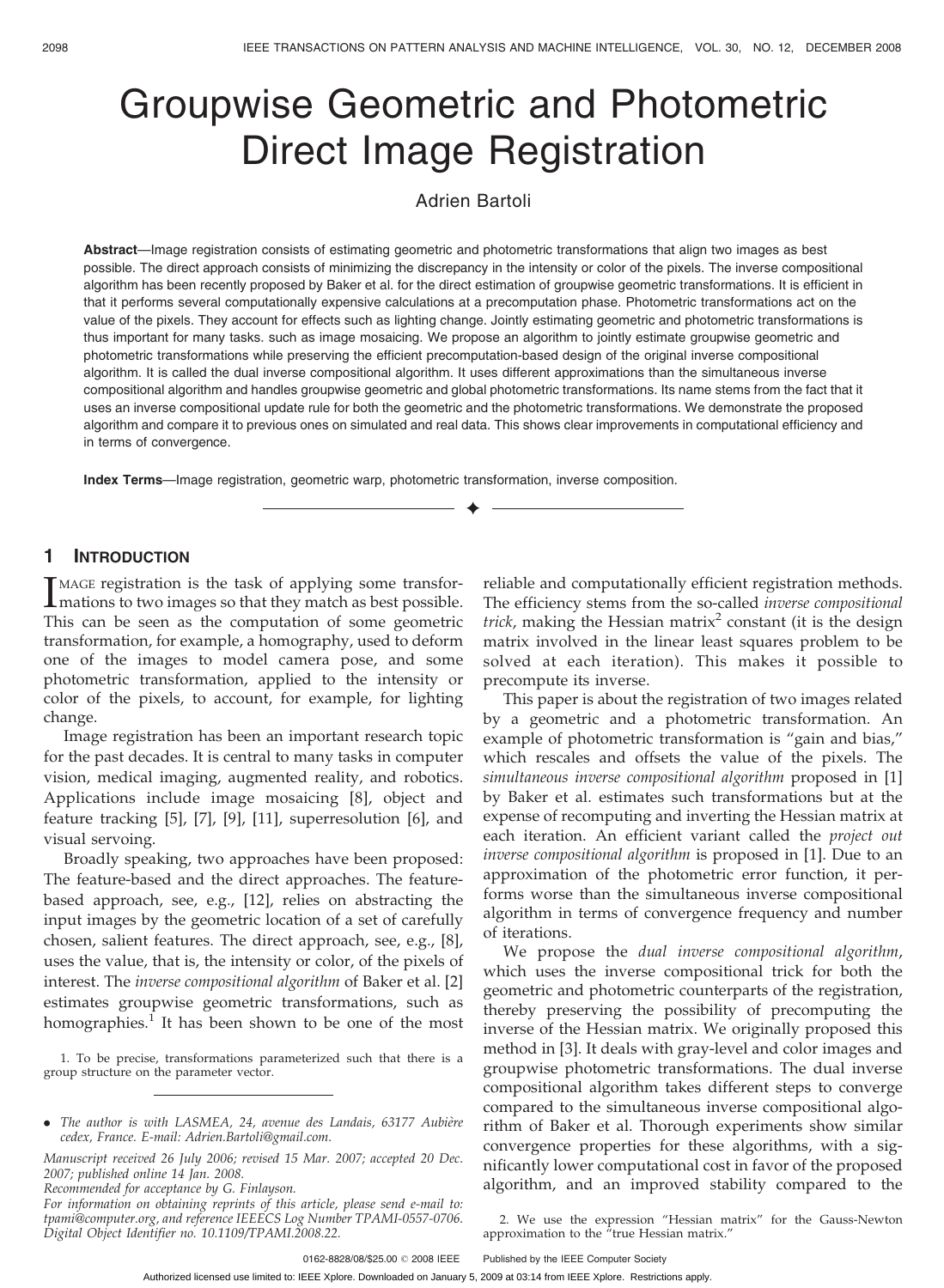project out inverse compositional algorithm. The dual inverse compositional algorithm is based on the assumption that the geometric and photometric transformations commute. This assumption prevents its use for estimating nonglobal photometric transformations such as Linear Appearance Variations. It is thus useful mainly for global changes such as lighting and camera setting changes that can mix the different color channels.

Paper organization. We formally state the problem and review previous work in Section 2. We present as background material the inverse compositional, the simultaneous inverse compositional, and the project out inverse compositional algorithms of Baker et al. in Section 3. We propose the dual inverse compositional algorithm in Section 4. Some groupwise color photometric transformations are presented in Section 5. We report experimental results on simulated data in Section 6. A conclusion is provided in Section 7. The parameterization of homographic warps is detailed in Appendix A and a proof showing that nonglobal transformations cannot be used with the dual inverse compositional algorithm is reported in Appendix B. We report experimental results on real data in Appendix C. Finally, the proposed dual inverse compositional algorithm is summarized.

Notation. Vectors are denoted using bold fonts, for example, q, matrices using roman fonts, for example, E, and scalars in italics, for example, a. The entries of a vector or matrix are written, as in  $\mathbf{x}^{\mathrm{T}} = (x_1 \cdots x_n)$ , where x is transposed in this equation. The two norm of a vector r is written  $\|\mathbf{r}\|$ . The gradient of a scalar-valued function f, in other words, its partial derivative vector with respect to vector x, is denoted  $\nabla_{\mathbf{x}} f$ . It is evaluated at 0, that is, the zero vector, unless specified as in  $(\nabla_{\mathbf{x}}f)(\mathbf{x}_0)$ :

$$
\nabla_{\mathbf{x}}f = (\nabla_{\mathbf{x}}f)(\mathbf{0}) = \left(\left(\frac{\partial f}{\partial x_1}\right)(\mathbf{0}) \cdots \left(\frac{\partial f}{\partial x_n}\right)(\mathbf{0})\right)^{\mathrm{T}}.
$$

Note that, for vector-valued functions,  $\nabla$  gives the Jacobian matrix, that is, the matrix containing all of the partial derivatives of the function. Columnwise matrix vectorization is written vect.

The source and target images to be registered are denoted  $S$  and  $T$ , respectively. They are seen as functions from  $\mathbb{R}^2$  to  $\mathbb{R}^c$ , where c is the number of channels, that is,  $c = 1$  in the gray-level case and  $c = 3$  in the color case. For instance,  $\mathcal{T}(\mathbf{q})$  is the image value at pixel  $\mathbf{q} \in \mathbb{R}^2$ . Bilinear interpolation is used for subpixel coordinates. The unit column vector is denoted 1 with length given by the context. The geometric and photometric transformations are respectively denoted  $G$  and  $P$ , with respective parameter vectors to be estimated denoted g and p. We make the distinction between the target to source image photometric parameters and the reverse one, respectively denoted p and  $\tilde{p}$ . Note that G and P refer to global parameterizations as opposed to local, minimal parameterizations written  $\bar{\mathcal{G}}$  and  $\bar{\mathcal{P}}$  with parameters  $\delta_g$  and  $\delta_p$  or  $\delta_{\tilde{p}}$ , respectively, defined such that the zero vector induces the identity transformation. The geometric transformation is also called the warp.

#### 2 PROBLEM STATEMENT AND PREVIOUS WORK

The geometric registration problem is the minimization of a nonlinear least squares error function, given by the discrepancy in the value of the pixels, between the source image  $S$  and the target image  $T$  warped onto the source one by the unknown warp. The warp maps a pixel q in the region of interest  $R$  defined in the source image to the corresponding pixel  $G(q; g)$  in the target image. We expect that, given an "appropriate" parameter vector  $g$ ,  $S(q)$  is "close to"  $T(G(q; g))$ , for all  $q \in \mathcal{R}$ : This is the brightness constancy assumption. The direct image registration problem is thus formally posed as the minimization of the photometric error:

$$
\min_{\mathbf{g}} \sum_{\mathbf{q} \in \mathcal{R}} \|\mathcal{S}(\mathbf{q}) - \mathcal{T}(\mathcal{G}(\mathbf{q}; \mathbf{g}))\|^2.
$$
 (1)

Note that other error functions can be used to deal with, for example, occlusions. Most algorithms linearize each term in the transformation parameters g and iteratively update an initial guess by solving linear least squares problems. Hardie et al. [6] register several images at once while computing a superresolved one. Baker and Matthews [2] propose the efficient inverse compositional algorithm for solving problem (1). More details are given in the next section. It uses a Gauss-Newton, local approximation to the error function. The efficiency stems from the fact that the Hessian matrix involved in the normal equations to be solved at each iteration is constant. Its inverse is thus precomputed.

Problem (1) does not take into account photometric changes, that is, changes in the pixel values. These changes occur, for example, when lighting changes between the acquisition of the two images or when two different cameras are used. They are modeled by a transformation  $P$  with parameter vector p and give rise to the following minimization problem:

$$
\min_{\mathbf{g}, \mathbf{p}} \sum_{\mathbf{q} \in \mathcal{R}} \| \mathcal{S}(\mathbf{q}) - \mathcal{P}(\mathcal{T}(\mathcal{G}(\mathbf{q}; \mathbf{g})); \mathbf{p}) \|^2.
$$
 (2)

A commonly employed photometric model  $P$  is an affine transformation modeling gain and bias (or contrast and brightness). More complex transformations are reviewed in Section 5.

Jin et al. [9] use this model for feature tracking in graylevel images, in contrast to [11], which normalizes the image patches by using the mean and standard deviation of the pixel values. Heigl et al. [7] track points in color images by summing the error over the three channels. Lai and Fang [10] register images with low-order polynomials for modeling spatially varying gain and bias. Vemuri et al. [13] use a forward compositional framework for estimating splinebased free-form deformations. Their modified Newton optimization scheme uses a constant approximation of the Hessian matrix evaluated at the optimum.

Baker et al. extend the inverse compositional algorithm in [1] to deal with linear appearance variations of the source image. In their framework, the photometric transformation is applied to the source image. As will be seen in Section 3.2, this makes the Hessian matrix vary across the iterations, thereby spoiling the computational efficiency of the inverse compositional algorithm: The simultaneous inverse compositional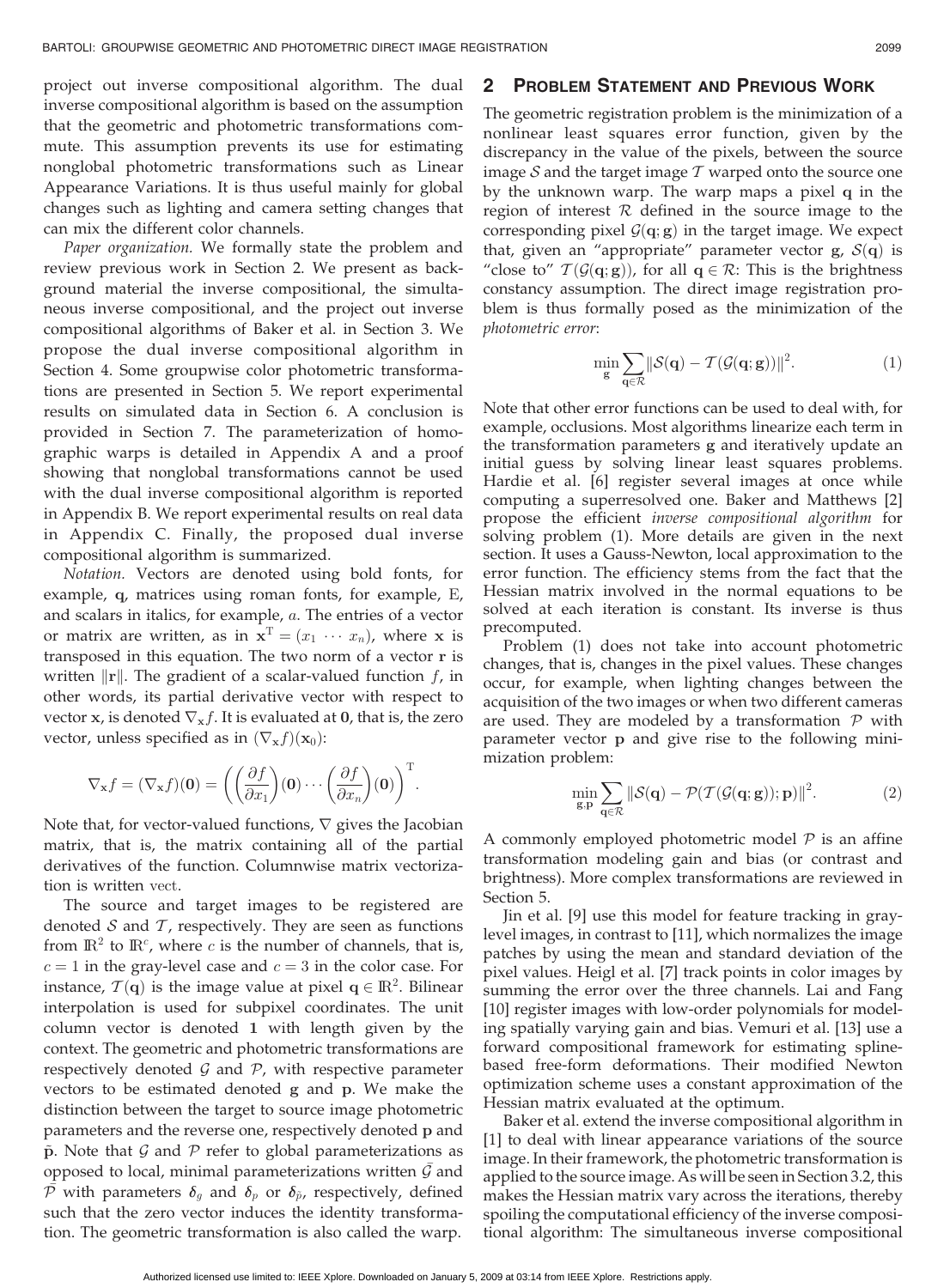algorithm estimates and inverts the Hessian matrix at each iteration. Baker et al. propose several approximations to reduce the computational cost, namely, the "project out inverse compositional algorithm" and the "normalization inverse compositional algorithm." They show that these approximations do not behave well for high gain values.

One reason for Baker et al. to apply the photometric transformation to the source image is to handle general linear appearance variations, i.e., based on linear combinations of "eigenimages." This is used in conjunction with 3D Morphable Models of, e.g., faces that do not form a group. In the case of, e.g., homography estimation, there is however no practical reason to handle such transformations.

# 3 BACKGROUND

This section is devoted to the description of the inverse compositional and simultaneous inverse compositional algorithms of Baker et al. proposed in [2] and [1], respectively.

#### 3.1 The Inverse Compositional Algorithm

The inverse compositional algorithm, or IC for short, forms the basis for our dual inverse compositional algorithm, presented in Section 3.2. Its advantages are twofold. First, it converges rapidly compared to other optimization schemes. Second, as already mentioned, each iteration is performed efficiently.

The inverse compositional algorithm iteratively updates an initial guess of the sought-after transformation. The key idea is to express the updated transformation as the composition of the current transformation  $\mathcal{G}(\cdot; \mathbf{g})$  and the inverse of an incremental transformation  $\bar{\mathcal{G}}^{-1}(\cdot;\boldsymbol{\delta}_g)$  this is the inverse compositional update rule—  $\mathcal{G}(\cdot; \mathbf{g}) \leftarrow \mathcal{G}(\bar{\mathcal{G}}^{-1}(\cdot; \delta); \mathbf{g})$ . Notation  $\bar{\mathcal{G}}$  refers to a local parameterization of the warp, as opposed to the global parameterization denoted  $G$ . This update rule is written  $\mathbf{g} \leftarrow \mathcal{U}_g(\mathbf{g}, \boldsymbol{\delta}_g).$  Details on the global and local parameterizations and the update rule are given in Appendix A for homographic warps.

The optimization is performed over  $\delta_{g}$ , the parameter vector of the incremental warp, instead of g. The geometric registration problem (1) is rewritten  $\min_{\delta_g} \sum_{\mathbf{q} \in \mathcal{R}} ||S(\mathbf{q}) - \mathcal{T}(\mathcal{G}(\bar{\mathcal{G}}^{-1}(\mathbf{q};\delta_g);\mathbf{g}))||^2$ . Let W be the warped target image, that is,  $W(\mathbf{q}) = \mathcal{T}(\mathcal{G}(\mathbf{q}; \mathbf{g}))$ . The incremental transformation is then applied to the source image, instead of the target one, leading to  $\min_{\delta_g} \sum_{\mathbf{q} \in \mathcal{R}} \|\mathcal{S}(\mathcal{G}(\mathbf{q}; \delta_g)) - \mathcal{W}(\mathbf{q})\|^2$ . This is the *inverse com*positional trick. Note that this only approximates the original problem (1) since the error function is expressed within the warped and not within the source image. The error function is approximated by first-order Taylor expansion in  $\delta_g$ , forming a Gauss-Newton approximation:  $\min_{\delta_g} \sum_{\mathbf{q} \in \mathcal{R}} ||S(\mathbf{q}) + \mathbf{L}_g^{\mathrm{T}}(\mathbf{q}) \delta_g - \mathcal{W}(\mathbf{q})||^2$ . This is a linear least squares problem, which is solved via its normal equations. We define  $(\nabla S)(q)$  to be the  $(2 \times c)$  Jacobian matrix of the source image at  ${\bf q}$  and  $(\nabla_{\bf g}\bar{\mathcal{G}})({\bf q};{\bf 0})$  to be the Jacobian matrix of the local warp, evaluated at q and at warp parameters 0. It is assumed for simplicity that 0 represents the identity warp, as discussed in Appendix A. The Jacobian matrices  $L_q(q)$  are thus obtained using the chain rule as

 $L_g^T(\mathbf{q}) = (\nabla S)(\mathbf{q})^T (\nabla_g \overline{G})(\mathbf{q}; \mathbf{0}).$  They only depend on the source image at the pixels of interest and are thus constant over the iterations. Let  $\mathcal{D}(\mathbf{q}) = \mathcal{W}(\mathbf{q}) - \mathcal{S}(\mathbf{q})$  be the error image; the normal equations are  $E_g \delta_g = \mathbf{b}_g$ , where the Hessian matrix  $E_g$  and the right-hand side  $\mathbf{b}_g$  are  $E_g =$  $\sum_{\mathbf{q}\in\mathcal{R}}\mathrm{L}_g(\mathbf{q})\mathrm{L}_g^{\mathrm{T}}(\mathbf{q})$  and  $\mathbf{b}_g = \sum_{\mathbf{q}\in\mathcal{R}}\mathrm{L}_g(\mathbf{q})\mathcal{D}(\mathbf{q})$ . The solution  $\delta_g = \mathbf{E}_g^{-1} \mathbf{b}_g$  for the local warp parameters is thus computed very efficiently since the Jacobian matrices  $L_q(\mathbf{q})$ , as well as the inverse  $E_g^{-1}$  of the Hessian matrix, are precomputed.

Once  $\delta_g$  has been computed, parameters  ${\bf g}$  are updated by composing the current warp with the incremental warp with the update rule  $\mathbf{g} \leftarrow \mathcal{U}_g(\mathbf{g}, \boldsymbol{\delta}_g).$  If one uses a homographic warp, for example, then the updated parameters are given by multiplying the current homography by the inverse of the local one. The process is iterated until convergence, determined in our experiments, by thresholding  $\|\boldsymbol{\delta}_g\|$  by  $\varepsilon = 10\mathrm{e}-8$ .

#### 3.2 The Simultaneous Inverse Compositional Algorithm

The simultaneous inverse compositional algorithm, or SIC for short, aims at registering two images by computing both a warp and a parametric photometric transformation  $P$ acting on the pixel values, that is, their intensity of color.

Let  $\tilde{p}$  denote the parameter vector for the photometric transformation from the source to the target image. Baker et al. [1] pose the registration problem as

$$
\min_{\mathbf{g}, \tilde{\mathbf{p}}} \sum_{\mathbf{q} \in \mathcal{R}} \|\mathcal{P}(\mathcal{S}(\mathbf{q}); \tilde{\mathbf{p}}) - \mathcal{T}(\mathcal{G}(\mathbf{q}; \mathbf{g}))\|^2. \tag{3}
$$

We note that the minimization takes place in the geometric space of the source image but in the photometric space of the target image.

Baker et al. use an inverse compositional update rule for the warp and a forward additive update rule for the photometric transformation. Applying the inverse compositional trick as in the previous section, with  $W(\mathbf{q}) = T(\mathcal{G}(\mathbf{q}; \mathbf{g}))$  the warped image, yields  $\min_{\delta_g, \delta_{\tilde{p}}} \sum_{\mathbf{q} \in \mathcal{R}} \|\mathcal{P}(\mathcal{S}(\vec{g}(\mathbf{q};\delta_g)); \tilde{\mathbf{p}} + \delta_{\tilde{p}}) - \mathcal{W}(\mathbf{q})\|^2$ , where we switched the warp and the photometric transformation, i.e.,  $(\mathcal{P}(\mathcal{S}; \tilde{\mathbf{p}} + \delta_{\tilde{p}}))(\bar{\mathcal{G}}(\mathbf{q}; \delta_g)) = \mathcal{P}(\mathcal{S}(\bar{\mathcal{G}}(\mathbf{q}; \delta_g)); \tilde{\mathbf{p}} + \delta_{\tilde{p}}).$  The first-order Taylor expansion in  $\delta_g$  and in  $\delta_{\tilde{p}}$  gives

$$
\begin{split} &\min_{\boldsymbol{\delta}_{g},\boldsymbol{\delta}_{(\tilde{\mathbf{p}})}} \sum_{\mathbf{q}\in\mathcal{R}} \bigg\|\mathcal{P}(\mathcal{S}(\mathbf{q}) + \mathbf{L}_g^{\mathrm{T}}(\mathbf{q})\boldsymbol{\delta}_{g});\tilde{\mathbf{p}})\\ &+ (\nabla_{\mathbf{p}}\mathcal{P})^{\mathrm{T}}(\mathcal{S}(\mathbf{q}) + \mathbf{L}_g^{\mathrm{T}}(\mathbf{q})\boldsymbol{\delta}_{g};\tilde{\mathbf{p}})\boldsymbol{\delta}_{\tilde{\mathbf{p}}} - \mathcal{W}(\mathbf{q})\bigg\|^2. \end{split}
$$

Further expansion is achieved using the assumption that  $P$  is an affine transformation for its parameters p, which include many different photometric transformations and linear appearance variations. We define  $\check{p}$  as the linear counterpart of the parameters, i.e., where the intercept vanishes, in other words, without its affine counterpart. For example, if  $\mathcal{P}(v; \tilde{\mathbf{p}}) = \tilde{p}_1v + \tilde{p}_2$ , i.e., the gain and bias photometric transformation, then  $\breve{\mathbf{p}}^{\mathrm{T}} = (\tilde{p}_1 \; 0)$ . This allows us to simplify the first term as  $\mathcal{P}(\mathcal{S}(\mathbf{q}) + \mathbf{L}_g^{\mathrm{T}}(\mathbf{q})\delta_g; \tilde{\mathbf{p}}) = \mathcal{P}(\mathcal{S}(\mathbf{q}); \tilde{\mathbf{p}}) + \mathcal{P}(\mathbf{L}_g^{\mathrm{T}}(\mathbf{q}); \tilde{\mathbf{p}})\delta_g$ . Neglecting the second order terms, we approximate the second term as  $(\nabla_{\bf p} {\cal P})^{\rm T}({\cal S}({\bf q})+{\bf L}^{\rm T}_g({\bf q})\boldsymbol{\delta}_g;\tilde{\bf p})\tilde{\boldsymbol{\delta}}_{\tilde{p}}\approx {\bf L}^{\rm T}_p({\bf q})\boldsymbol{\delta}_{\tilde{p}},$  with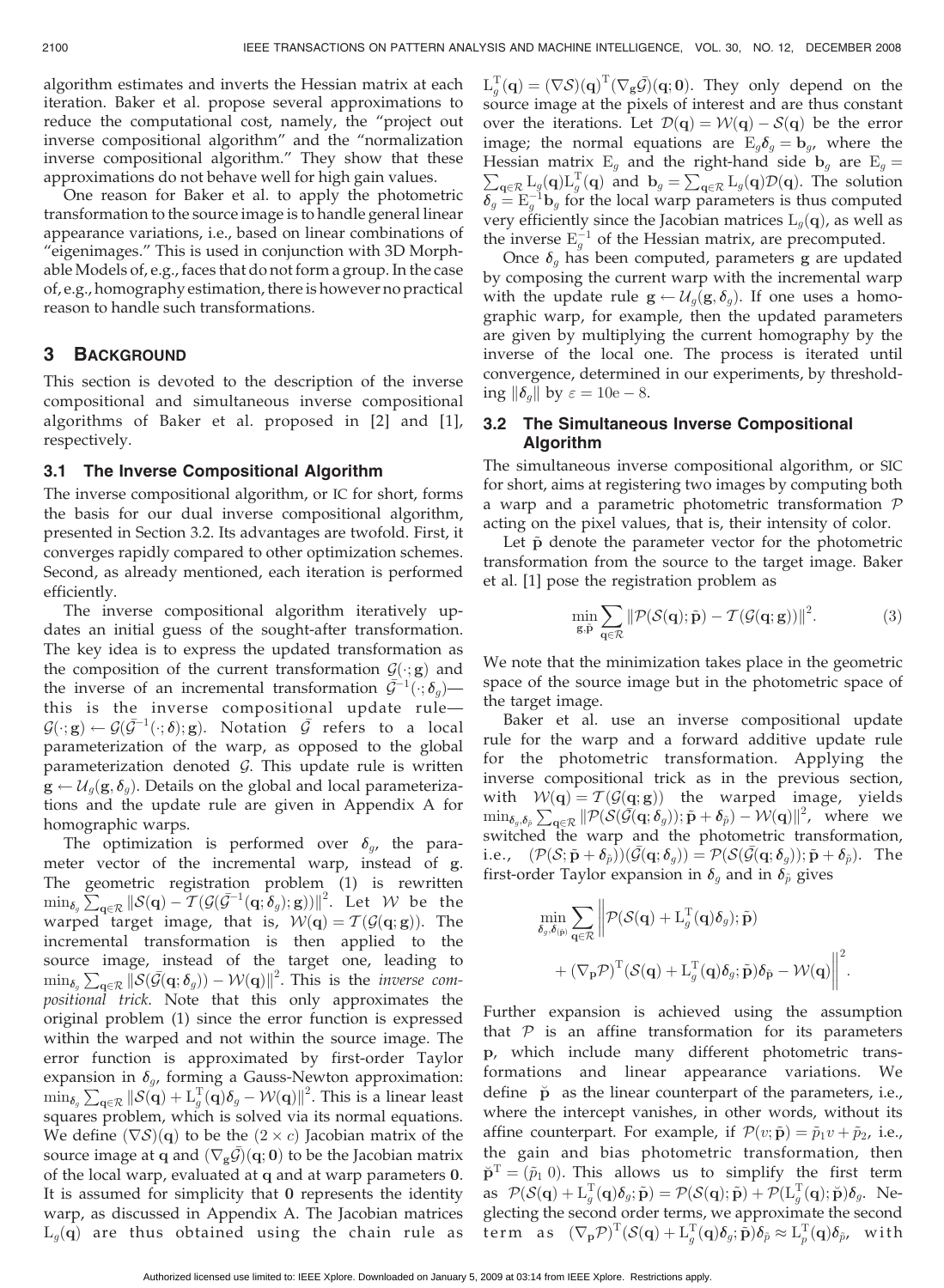$L_p(\mathbf{q}) = (\nabla_{\mathbf{p}} \mathcal{P})(\mathcal{S}(\mathbf{q}); \tilde{\mathbf{p}})$ . Note that  $L_p(\mathbf{q})$  is independent of p due to the affine nature of  $P$ . It is thus precomputed. Let the error image be  $\mathcal{D}(\mathbf{q}) = \mathcal{W}(\mathbf{q}) - \mathcal{P}(\mathcal{S}(\mathbf{q}); \tilde{\mathbf{p}})$ ; we get  $\min_{\delta_g, \delta_{\tilde{p}}} \sum_{\mathbf{q} \in \mathcal{R}} ||\mathcal{P}(L_g^T(\mathbf{q}); \breve{\mathbf{p}}) \delta_g + L_p^T(\mathbf{q}) \delta_{\tilde{p}} - \mathcal{D}(\mathbf{q})||^2$ . We see in this linear least squares problem that the associated Jacobian matrix has a constant part associated to the photometric parameters  $\delta_{\widetilde{p}}$  and a nonconstant part associated to the warp parameters  $\delta_g.$  This makes nonconstant the Hessian matrix of the normal equations since the current photometric transformation has to be applied to the Steepest Descent images (the columns of the Jacobian matrix). The optimization problem is rewritten  $\min_{\delta_{g\tilde{p}}} \sum_{\mathbf{q}\in\mathcal{R}} ||K_{g\tilde{p}}^{\mathrm{T}}(\mathbf{q};\tilde{\mathbf{p}})\delta_{g\tilde{p}} - \mathcal{D}(\mathbf{q})||^2$ , with  $\delta_{g\tilde{p}}^{\mathrm{T}} =$  $(\delta_{\tilde{g}}^T \delta_{\tilde{p}}^T)$  the joint incremental parameter vector and  $K_{g\tilde{p}}$  the joint Jacobian matrices given by  $\mathrm{K}^\mathrm{T}_{g\widetilde{p}}(\mathbf{q};\tilde{\mathbf{p}})=(\mathcal{P}(\mathrm{L}^\mathrm{T}_g(\mathbf{q});\breve{\mathbf{p}})\ \mathrm{L}^\mathrm{T}_p(\mathbf{q})).$  The normal equations are  $\mathrm{E}_{g\widetilde{p}}\delta_{g\widetilde{p}}=\mathbf{b}_{g\widetilde{p}}$ , with the Hessian matrix  $\mathrm{E}_{g\widetilde{p}}$  and the righthand side  $\mathbf{b}_{g\tilde{p}}$  given by  $\mathrm{E}_{g\tilde{p}} = \sum_{\mathbf{q} \in \mathcal{R}} \mathrm{K}_{g\tilde{p}}(\mathbf{q}; \tilde{\mathbf{p}}) \mathrm{K}_{g\tilde{p}}^{\mathrm{T}}(\mathbf{q}; \tilde{\mathbf{p}})$  and  $\mathbf{b}_{g\widetilde{p}} = \sum_{\mathbf{q}\in\mathcal{R}} \mathrm{K}_{g\widetilde{p}}(\mathbf{q};\widetilde{\mathbf{p}})\mathcal{D}(\mathbf{q}).$ 

#### 3.3 The Project Out Inverse Compositional Algorithm

The project out inverse compositional algorithm, or PO for short, proposed by Baker et al. in [1], aims at reducing the computational cost required by each iteration of the simultaneous inverse computational algorithm. We start its derivation from (3) and rewrite the error function in matrix form using the  $\mathcal{L}_2$ -norm:

$$
\min_{g,\tilde{\mathbf{p}}}\left\|\left(\mathcal{P}(\mathcal{S}(\mathbf{q});\tilde{\mathbf{p}})-\mathcal{T}(\mathcal{G}(\mathbf{q};\mathbf{g}))\right)\right\|^{2}.
$$

The error vector is projected into a linear subspace  $\beta$  chosen as a basis for the affine photometric models we use, see Section 5, and its orthogonal complement  $B^{\perp}$ , giving

$$
\min_{\mathbf{g}, \tilde{\mathbf{p}}}\left\|\left(\mathcal{P}(\mathcal{S}(\mathbf{q}); \tilde{\mathbf{p}}) - \mathcal{T}(\mathcal{G}(\mathbf{q}; \mathbf{g}))\right)\right\|_{\mathcal{B}}^{2} + \left\|\left(\mathcal{S}(\mathbf{q}) - \mathcal{T}(\mathcal{G}(\mathbf{q}; \mathbf{g}))\right)\right\|_{\mathcal{B}^{\perp}}^{2}.
$$

We observe that the second term is independent of the photometric transformation. The project out inverse compositional algorithm consists in minimizing the second term with respect to the geometric parameters g. Minimizing the first term with respect to p subsequently gives the photometric parameters through a closed-form solution. Minimizing the second term is performed by using a weighted  $\mathcal{L}_2$ -norm, see [1] for the details, and is implemented with a weighted inverse compositional algorithm.

It is shown that this algorithm has problems with determining the optimal magnitude of the update vector. This arises when a gain is estimated in the photometric transformation, which is the case for all of the transforma-

tions we show in Section 5. In the absence of noise, it is shown in [1] that the computed update vector  $\delta_g$  is a gainweighted version of the ideal one. Two solutions are then suggested. The first one is to use Levenberg-Marquardt instead of Gauss-Newton as a local optimization engine since it dynamically adjusts the step size. The second solution is a step size correction scheme based on dividing  $\delta_g$  by the current estimate of the gain. We implemented both solutions. Both work well, but, as reported in [1], they sometimes oscillate around the sought-after solution and may even diverge. Assessing convergence is thus difficult and one has to define a fixed number of iterations and select the best estimate computed so far.

As reported in [1], the project out inverse compositional algorithm has poorer performances than the simultaneous one. The reason is that the algorithm is based on the fact that the error projected in the  $B^{\perp}$  subspace does not depend on the photometric transformation parameters. This is, however, true only when the alignment is correct. Therefore, in practice, parameter updates are subject to unexpected perturbations that may prevent convergence.

#### 4 THE DUAL INVERSE COMPOSITIONAL ALGORITHM

We extend the inverse compositional algorithm to estimate a groupwise photometric transformation along with the warp, as stated in problem (2). The algorithm is summarized in Table 1 and illustrated in Fig. 1. It is dubbed DIC for short.

The main difference compared to the simultaneous inverse compositional algorithm resides in the problem formulation: One of the images, namely, the target one, is taken as a "generator" for the other one, namely, the source image. In other words, while the minimization takes place in the geometric frame of the source image and in the photometric frame of the target image in the formulation by Baker et al., it takes place in the frame of the source image for both photometry and geometry in our formulation. The algorithms also differ in the update rule they employ for the photometric parameters. Baker et al. use a forward additive update rule, while we use an inverse compositional update rule. This allows us to apply the inverse compositional trick for both the geometric and photometric transformations, under the assumption that these transformations commute.

Consider problem (2) and plug in an inverse compositional update rule for both the geometric and photometric transformations, i.e.,  $\mathcal{G}(\cdot; \mathbf{g}) \leftarrow \mathcal{G}(\bar{\mathcal{G}}^{-1}(\cdot; \boldsymbol{\delta}_g); \mathbf{g})$ and  $\mathcal{P}(\cdot; \mathbf{p}) \leftarrow \bar{\mathcal{P}}^{-1}(\mathcal{P}(\cdot; \mathbf{p}); \delta_p)$ . Note that the incremental photometric transformation is composed to the left and not to the right of the current transformation, contrarily to the case of the warp. For more details, see Section 5. This gives

$$
\min_{\boldsymbol{\delta}_g,\boldsymbol{\delta}_p} \sum_{\mathbf{q}\in\mathcal{R}} \| \mathcal{S}(\mathbf{q}) - \bar{\mathcal{P}}^{-1}(\mathcal{P}(\mathcal{T}(\mathcal{G}(\bar{\mathcal{G}}^{-1}(\mathbf{q};\boldsymbol{\delta}_g); \mathbf{g})); \mathbf{p}); \boldsymbol{\delta}_p) \|^2. \tag{4}
$$

The optimization is now to be performed on the incremental parameters  $\delta_g$  and  $\delta_{p}$ , the latter accounting for the incremental photometric transformation. Using the inverse compositional trick on the photometric transformation, i.e., applying the incremental photometric transformation to the source image instead of the target image, gives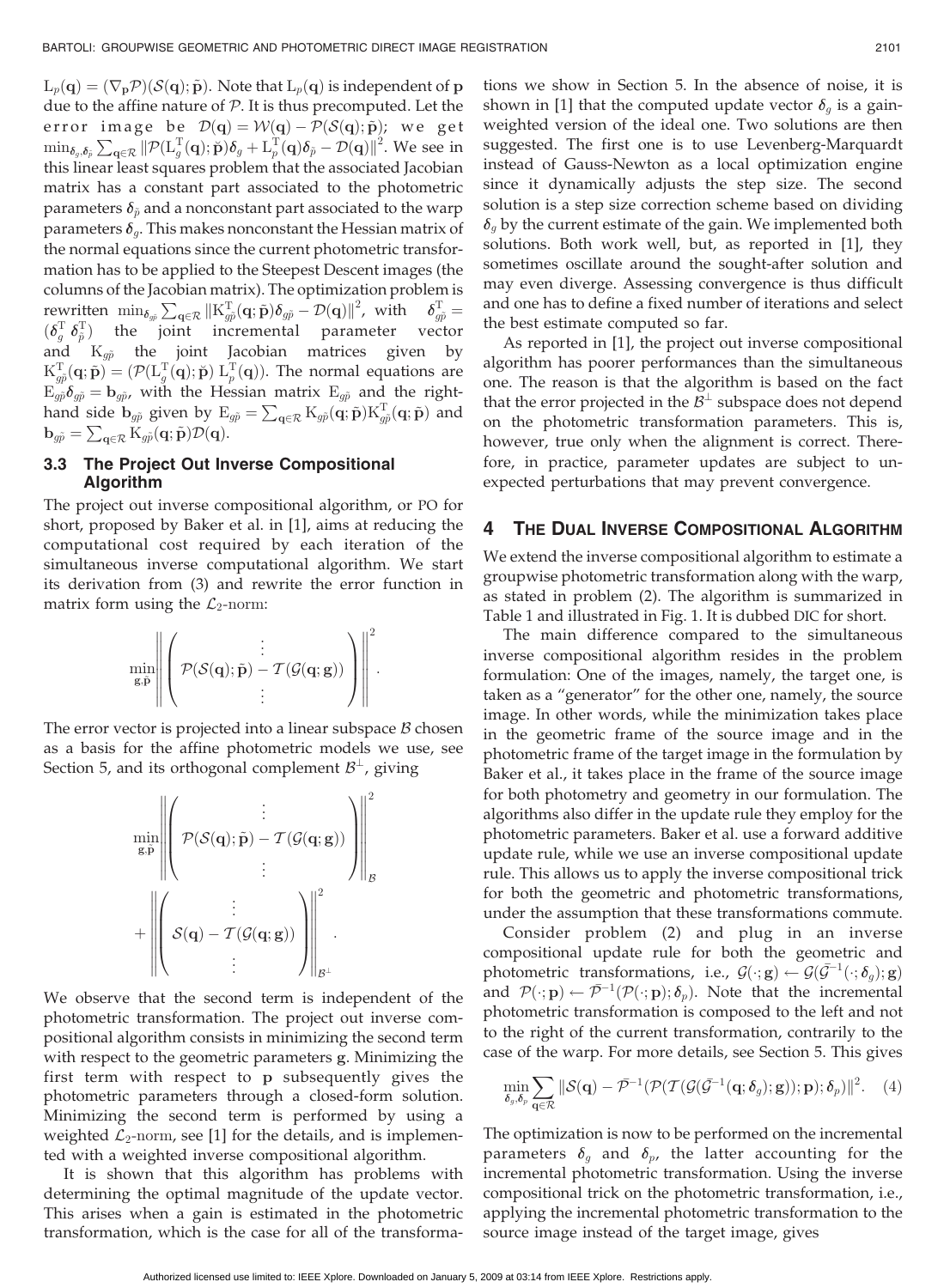#### TABLE 1

DIC: The Proposed Dual Inverse Compositional Algorithm for Groupwise Geometric and Photometric Registration of Gray-Level or Color Images

#### **OBJECTIVE**

Register a target image  $T$  to a source image  $S$  by computing the parameters g of a geometric registration  $G(\cdot; g)$  and the parameters **p** of a photometric registration  $\mathcal{P}(\cdot; \mathbf{p})$ . Other inputs are the region of interest  $R$  in the source image and an initial value for  $g$ and p. Upon convergence, the photometric error  $\sum_{\mathbf{q} \in \mathcal{R}} ||S(\mathbf{q}) \mathcal{P}(\mathcal{T}(\mathcal{G}(\mathbf{q};\mathbf{g}));\mathbf{p})\|^2$  is minimized.

#### **ASSUMPTIONS**

- Group structure on the warp parameters g
- Group structure on the global photometric parameters p
- Commutativity of the warp and the photometric transformation

#### **ALGORITHM**

#### **Pre-computations**

1) Compute the joint Jacobian matrices  $L_{gp}(q)$  for  $q \in \mathcal{R}$  from equation  $(7)$ :

$$
\mathsf{L}_{gp}(\mathbf{q}) = ((\nabla \mathcal{S}) (\mathbf{q})^{\mathsf{T}} (\nabla_{\mathbf{g}} \bar{\mathcal{G}}) (\mathbf{q}; \mathbf{0}) \quad (\nabla_{\mathbf{p}} \mathcal{P}) (\mathcal{S}(\mathbf{q}); \mathbf{0}))
$$

2) Compute the Hessian matrix  $E_{qp}$  and its inverse from equation

$$
\mathsf{E}_{gp} = \sum_{\mathbf{q} \in \mathcal{R}} \mathsf{L}_{gp}(\mathbf{q}) \mathsf{L}_{gp}^{\mathsf{T}}(\mathbf{q})
$$

#### **Iterations**

1) Warp and photometrically transform the target image  $T$  to  $W$ using the warp g and the photometric parameters p:

$$
\mathcal{W}(\mathbf{q}) = \mathcal{P}(\mathcal{T}(\mathcal{G}(\mathbf{q};\mathbf{g})); \mathbf{p})
$$

- 2) Compute the incremental warp and photometric parameters  $\delta_g$ and  $\delta_p$ :
	- Compute the error image  $D$ :

$$
\mathcal{D}(\mathbf{q}) = \mathcal{W}(\mathbf{q}) - \mathcal{S}(\mathbf{q})
$$

• Compute the right hand side of the normal equations  $\mathbf{b}_{gp}$ from equation  $(9)$ :

$$
\mathbf{b}_{gp} = \sum_{\mathbf{q} \in \mathcal{R}} \mathsf{L}_{gp}(\mathbf{q}) \mathcal{D}(\mathbf{q})
$$

• Solve for the joint incremental parameters  $\delta_{gp}$ :

$$
\boldsymbol{\mathfrak{h}}_{gp}=\mathsf{E}_{gp}^{-1}\mathbf{b}_{gp}
$$

3) Update the warp g and photometric parameters p:

$$
\mathbf{g} \leftarrow \mathcal{U}_g(\mathbf{g}, \boldsymbol{\delta}_g) \qquad \mathbf{p} \leftarrow \mathcal{U}_p(\mathbf{p}, \boldsymbol{\delta}_p)
$$

The Hessian matrix is constant throughout the iterations.

$$
\min_{\delta_g, \delta_p} \sum_{\mathbf{q} \in \mathcal{R}} \| \bar{\mathcal{P}}(\mathcal{S}(\mathbf{q}); \delta_p) - \mathcal{P}(\mathcal{T}(\mathcal{G}(\bar{\mathcal{G}}^{-1}(\mathbf{q}; \delta_g); \mathbf{g})); \mathbf{p}) \|^2.
$$
 (5)

We now use the assumption that the order used to apply the warp and the photometric transformation to an image does not matter, i.e., that  $\mathcal{P}(\mathcal{T}(\mathcal{G}(\cdot; \mathbf{g})); \mathbf{p}) = (\mathcal{P}(\mathcal{T}; \mathbf{p}))(\mathcal{G}(\cdot; \mathbf{g})).$ This assumption allows us to switch the photometric transformation and the warps in the second term of (5). Applying the inverse compositional trick once again on the incremental warp gives

$$
\min_{\boldsymbol{\delta}_g,\boldsymbol{\delta}_p}\sum_{\mathbf{q}\in\mathcal{R}}\|\bar{\mathcal{P}}(\mathcal{S}(\bar{\mathcal{G}}(\mathbf{q};\mathbf{g}));\boldsymbol{\delta}_p)-\mathcal{P}(\mathcal{T};\mathbf{p})(\mathcal{G}(\mathbf{q};\mathbf{g}))\|^2.
$$

Switching the warp and photometric transformation again, on the second term, and letting  $W$  be the warped and photometrically transformed image, i.e.,  $W(q) = P(T(\mathcal{G}(q; g)); p)$ , yields

$$
\min_{\boldsymbol{\delta}_g, \boldsymbol{\delta}_p} \sum_{\mathbf{q} \in \mathcal{R}} \| \mathcal{P}(\mathcal{S}(\mathcal{G}(\mathbf{q}; \boldsymbol{\delta}_g)); \boldsymbol{\delta}_p) - \mathcal{W}(\mathbf{q}) \|^2.
$$
 (6)

We show below that the normal equations induced by the Gauss-Newton approximation to problem (6) have a constant Hessian matrix. Similarly to the simultaneous inverse compositional algorithm, we use the first-order Taylor expansion in  $\delta_g$  and  $\delta_p$ , giving

$$
\begin{aligned} &\min_{\boldsymbol{\delta}_g,\boldsymbol{\delta}_p}\sum_{\mathbf{q}\in\mathcal{R}}\|\mathcal{S}(\mathbf{q})+\mathrm{L}^{\mathrm{T}}_g(\mathbf{q})\boldsymbol{\delta}_g+(\nabla_{\mathbf{p}}\bar{\mathcal{P}})(\mathcal{S}(\mathbf{q})+\mathrm{L}^{\mathrm{T}}_g(\mathbf{q})\boldsymbol{\delta}_g;\mathbf{0})\boldsymbol{\delta}_p\\ &-\mathcal{W}(\mathbf{q})\|^2. \end{aligned}
$$

Using the assumption that  $P$  is an affine transformation and neglecting the second-order terms yield

$$
\min_{\boldsymbol{\delta}_g,\boldsymbol{\delta}_p} \sum_{\mathbf{q}\in\mathcal{R}} \Vert (\operatorname{L}_{g}^{\mathrm{T}}(\mathbf{q})\operatorname{L}_{p}^{\mathrm{T}}(\mathbf{q}))\boldsymbol{\delta}_{gp} - \mathcal{D}(\mathbf{q}) \Vert^2,
$$

where D is the error image, i.e.,  $\mathcal{D}(\mathbf{q}) = \mathcal{W}(\mathbf{q}) - \mathcal{S}(\mathbf{q})$ . We denote the joint incremental parameter vector  $\delta_{gp}^{\mathrm{T}} = (\delta_g^{\mathrm{T}} \ \delta_p^{\mathrm{T}})$ and define the joint Jacobian matrices  $L_{gp}(\mathbf{q})$  by

$$
\mathcal{L}_{gp}^{\mathrm{T}}(\mathbf{q}) = (\mathcal{L}_g^{\mathrm{T}}(\mathbf{q}) \mathcal{L}_p^{\mathrm{T}}(\mathbf{q})). \tag{7}
$$

The Jacobian matrices  $L_p(q)$  for the photometric parameters are  $L_p(\mathbf{q}) = (\nabla_p \overline{\mathcal{P}})(\mathcal{S}(\mathbf{q}); \mathbf{0}).$  As in the original inverse compositional algorithm, the Jacobian matrices only depend on the source image at the pixels of interest. They are thus constant, as well as the Hessian matrix  $E_{qp}$  of the normal equations  $\mathrm{E}_{gp} \delta_{gp} = \mathbf{b}_{gp}$ , with

$$
\mathbf{E}_{gp} = \sum_{\mathbf{q} \in \mathcal{R}} \mathbf{L}_{gp}(\mathbf{q}) \mathbf{L}_{gp}^{\mathrm{T}}(\mathbf{q}),\tag{8}
$$

$$
\mathbf{b}_{gp} = \sum_{\mathbf{q} \in \mathcal{R}} L_{gp}(\mathbf{q}) \mathcal{D}(\mathbf{q}). \tag{9}
$$

The warp is updated as in the inverse compositional algorithm,:  $\mathbf{g} \leftarrow \mathcal{U}_g(\mathbf{g}, \boldsymbol{\delta}_g)$ , and the photometric transformation update rule is written  $\mathbf{p} \leftarrow \mathcal{U}_p(\mathbf{p}, \boldsymbol{\delta}_p).$  The proposed dual inverse compositional algorithm handles most groupwise photometric transformation such as those given in Section 5.

### 5 SOME GROUPWISE COLOR PHOTOMETRIC **TRANSFORMATIONS**

We mention some photometric transformations that can be employed within our framework. The dual inverse compositional algorithm is based on the assumption that the geometric and photometric transformation commute. We show in Appendix B that this prevents the use of nonglobal photometric transformations. Spatially varying transformations such as the polynomial one in [10] are usually nonglobal. However, transformations such as the one in [5], which approximates specular highlights to the first order, can be employed. It is spatially varying but has a constant weight for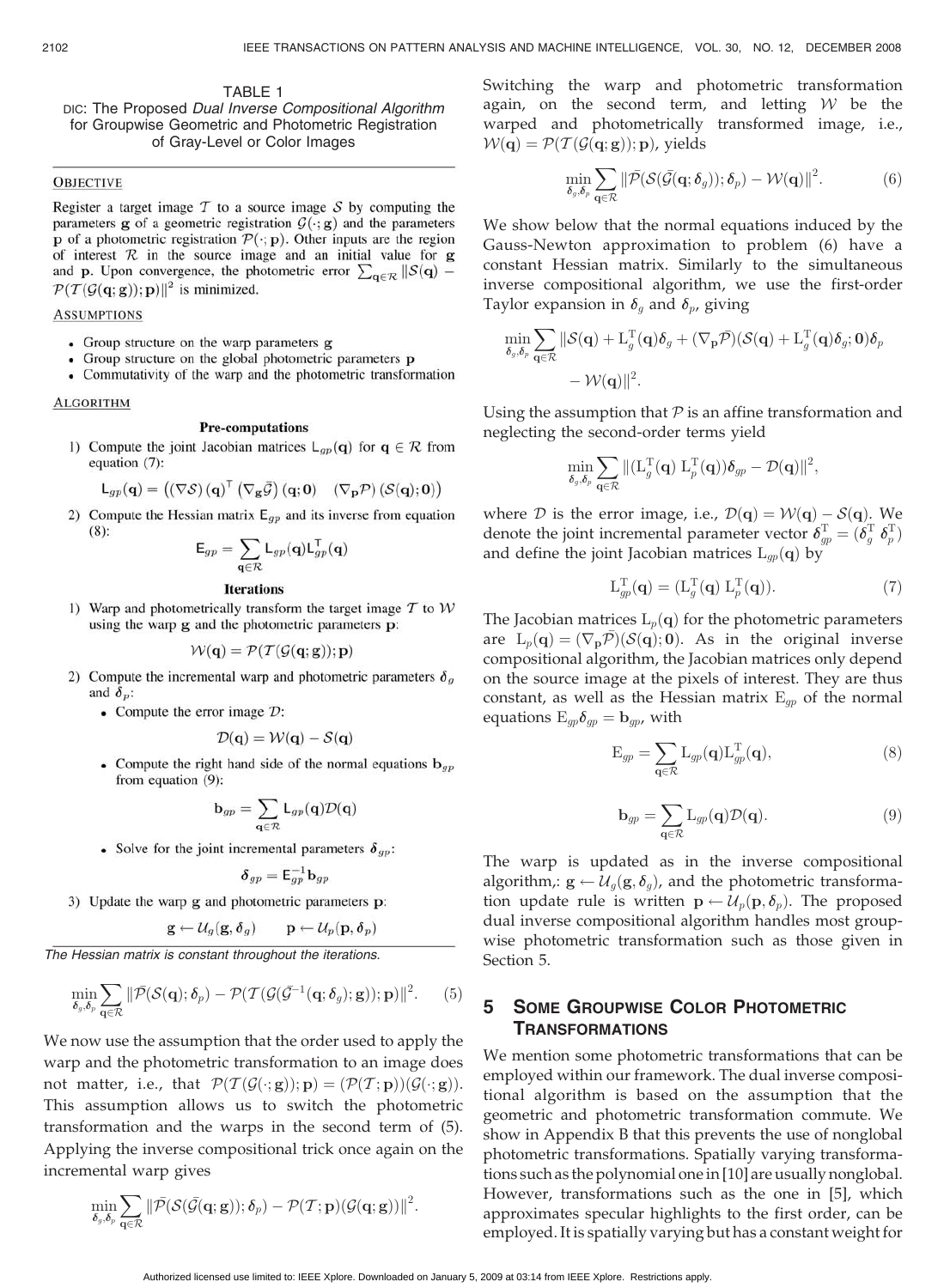

Fig. 1. DIC. The proposed dual inverse compositional algorithm extends the inverse compositional algorithm to jointly compute a geometric and a photometric registration,  $\mathcal{G}(\cdot;\mathbf{g})$  and  $\mathcal{P}(\cdot;\mathbf{p}),$  by iterating the three main steps mentioned in the schema. One of the strengths of this approach is that, as in the inverse compositional algorithm, the Hessian matrix involved in the normal equations in Step 2 is constant.

each pixel, depending only on its distance with some point of interest, making its parameters global.

The most common photometric transformation for graylevel images is the aforementioned gain and bias. In the color image case, we use affine transformations, that is, transformations that can be written as  $Av + b$ , where A is a  $(3 \times 3)$  matrix combining the three color channels and b is a 3-vector, modeling a per-channel bias. Finlayson et al. [4] show that linear transformations are well adapted for color constancy in practice. We have tried several variants, summarized below. Note that, similarly to the warp, we use a global and a local parameterization for each transformation. The local parameterizations all guarantee  $\bar{\mathcal{P}}(\mathbf{v};\mathbf{0}) = \mathbf{v}.$ 

The update rules are obtained by writing the transformation in matrix form by reshaping vector  $\pmb{\delta}_p$  to a matrix A and vector b. Inversion and composition are then performed and the resulting set of parameters is vectorized to get the updated vector p.

Single gain and bias. This is the direct transposition of the gain and bias transformation of gray-level images to color images. It is due to account for global and uniform lighting change. The global and local transformations are

$$
\mathcal{P}(\mathbf{v};\mathbf{p}) = p_1 \mathbf{v} + p_2 \mathbf{1} \text{ and } \bar{\mathcal{P}}(\mathbf{v};\delta_p) = \mathcal{P}\left(\mathbf{v};\begin{pmatrix}1\\0\end{pmatrix} + \delta_p\right).
$$

The  $(3 \times 2)$  Jacobian matrix is  $L_p^T(q) = (\mathcal{S}(q) 1)$ and the inverse compositional update rule is  ${\mathcal U}_p(\mathbf{p},\delta_p) = \frac{1}{1+\delta_{p,1}}(p_1\; p_2 - \delta_{p,2})^\mathrm{T}.$ 

Multiple gain and bias. This is a generalization of the gain and bias transformation to color images, with independent gain and bias applied to each color channel. This models global lighting change and the fact that each color channel

may have a different behavior when lighting changes. Finlayson et al. [4] show that this model is effective for color constancy. The global and local transformations are

$$
\mathcal{P}(\mathbf{v}; \mathbf{p}) = \begin{pmatrix} p_1 \\ p_2 \\ p_3 \end{pmatrix} \mathbf{v} + \begin{pmatrix} p_4 \\ p_5 \\ p_6 \end{pmatrix},
$$

$$
\mathcal{P}(\mathbf{v}; \delta_p) = \mathcal{P}\left(\mathbf{v}; \begin{pmatrix} 1 \\ 0 \end{pmatrix} + \delta_p \right),
$$

where 1 and 0 are  $(3 \times 1)$  vectors. The  $(3 \times 6)$  Jacobian matrix is  $\text{L}^\text{T}_p(\mathbf{q}) = (\text{diag}(\mathcal{S}(\mathbf{q})) \; \text{I})$  and the inverse compositional update rule is  $\mathcal{U}_p(\mathbf{p},\delta_p)=(\frac{p_1}{1+\delta_{p,1}}\,\frac{p_2}{1+\delta_{p,2}}\,\frac{p_3}{1+\delta_{p,3}})$  $\frac{p_4-\delta_{p,4}}{1+\delta_{p,1}}$  $\frac{p_5-\delta_{p,5}}{1+\delta_{p,2}}$  $\frac{p_6-\delta_{p,6}}{1+\delta_{p,3}}\big)^{\rm T}.$ 

Full affine channel mixing. This generalizes the other photometric transformations by mixing the different color channels and applying a per-channel bias. This is mainly useful for images taken by different cameras or under different lighting colors. The global and local transformations are

$$
\mathcal{P}(\mathbf{v};\mathbf{p}) = \begin{pmatrix} p_1 & p_2 & p_3 \ p_4 & p_5 & p_6 \ p_7 & p_8 & p_9 \end{pmatrix} \mathbf{v} + \begin{pmatrix} p_{10} \ p_{11} \ p_{12} \end{pmatrix},
$$
  

$$
\bar{\mathcal{P}}(\mathbf{v};\boldsymbol{\delta}_p) = \mathcal{P}(\mathbf{v};\mathbf{u} + \boldsymbol{\delta}_p),
$$

with  $\mathbf{u}^{\mathrm{T}} = \mathrm{vect}(I_{(3\times3)}) = (1\ 0\ 0\ 0\ 1\ 0\ 0\ 0\ 1\ 0\ 0\ 0)$ . The  $(3 \times 12)$ Jacobian matrix is

$$
L_p^T(\mathbf{q}) = \left(\mathrm{diag}\!\left(\mathcal{S}(\mathbf{q})^T,\mathcal{S}(\mathbf{q})^T,\mathcal{S}(\mathbf{q})^T\right)\quad I\right)
$$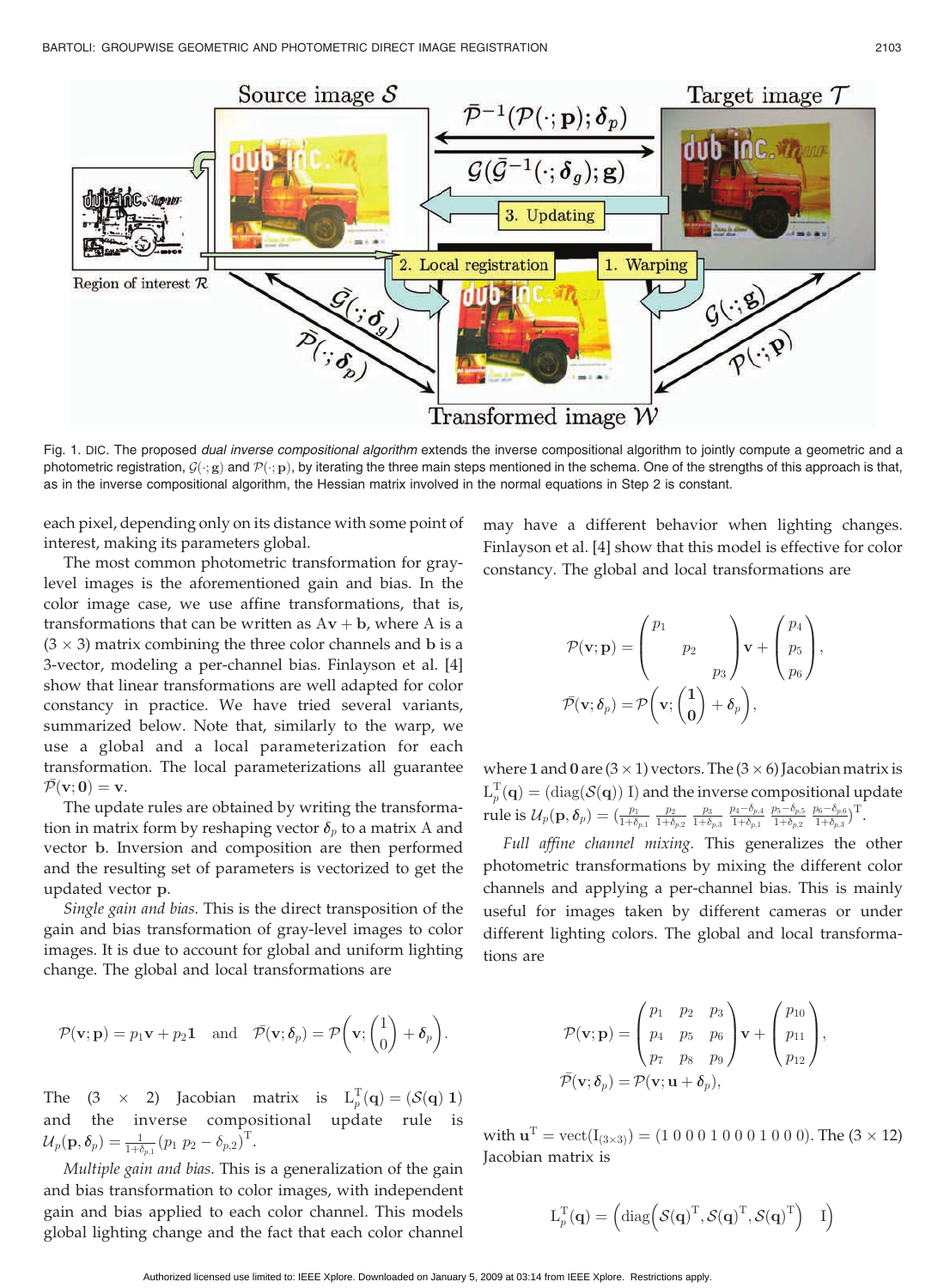

Fig. 2. (a) Computational time versus the variance of pixel noise. (b) A zoom of the graph in (a). (c) Geometric error versus the variance of pixel noise.

:

and the inverse compositional update rule is

$$
\mathcal{U}_p(\mathbf{p}, \delta_p) = \left( \begin{array}{ccc} \text{Vect} \left( \left( \begin{array}{ccc} 1 + \delta_{p,1} & \delta_{p,2} & \delta_{p,3} \\ \delta_{p,4} & 1 + \delta_{p,5} & \delta_{p,6} \\ \delta_{p,7} & \delta_{p,8} & 1 + \delta_{p,9} \end{array} \right)^{-1} \left( \begin{array}{ccc} p_1 & p_2 & p_3 \\ p_4 & p_5 & p_6 \\ p_7 & p_8 & p_9 \end{array} \right) \right) \\ \left( \begin{array}{ccc} 1 + \delta_{p,1} & \delta_{p,2} & \delta_{p,3} \\ \delta_{p,4} & 1 + \delta_{p,5} & \delta_{p,6} \\ \delta_{p,7} & \delta_{p,8} & 1 + \delta_{p,9} \end{array} \right)^{-1} \left( \begin{array}{ccc} p_{10} - \delta_{p,10} \\ p_{11} - \delta_{p,11} \\ p_{12} - \delta_{p,12} \end{array} \right) \end{array} \right)
$$

#### 6 EXPERIMENTAL RESULTS ON SIMULATED DATA

Our experiments are designed to compare the converge properties and the computational cost of the proposed dual inverse compositional algorithm to other algorithms in various conditions, as well as different photometric transformations, as described in Section 5. All comparisons are done by estimating homographies. Our implementation uses Matlab with a number of routines written in C through Mex files (for example, bilinear image warping and error computation). Timing is measured on a PC equipped with a Pentium M at 1.6 GHz. We report results for SIC (see Section 3.2), PO (see Section 3.3), and the proposed DIC (see Section 4).

Simulation setup. Given a texture image, we simulate a 2D homography by displacing four points in random directions by some magnitude  $\gamma$  with default value  $\gamma = 5$ pixels. This is used to generate the target image in conjunction with a gain  $\alpha$  and a bias  $\beta$  with default values  $\alpha = 1.2$  and  $\beta = 15$ . For the multiple gains and biases and full affine channel mixing photometric models, we use  $\alpha$  with 10 percent Gaussian perturbation for the diagonal entries, some random values for the off-diagonal entries, and  $\beta$  with 10 percent Gaussian perturbations for the biases. Finally, centered Gaussian noise with variance  $\sigma$  is added to the pixel values in the source and target images, with default value  $\sigma = 25.5$ , that is, 10 percent of 255 (the maximum value of intensity and of each color channel). Finally, the pixel values are clamped between 0 and 255 in order to simulate sensor saturation. The source image is  $600 \times 800$ and 25,392 pixels of interest are used.

We vary some parameters of this setup independently, namely, the noise variance  $\sigma$  from 0 percent to 20 percent (that is, 0 to 51 pixel intensity or color units), the geometric magnitude  $\gamma$  from 0 to 20 pixels and the gain from 0.2 to 3. The results are average values over 100 trials.

The algorithms are run for 20 iterations. Results are shown for the gray-level gain and bias model (two parameters) and the full affine channel mixing model (12 parameters).

Computational time. We can see in Fig. 2a that the overall computational time needed by DIC and PO is much lower than the one needed by SIC. This also holds against the geometric transformation magnitude and the gain value. Fig. 2b shows that DIC needs slightly more computational time than PO, at worst 1.69 times more. The table below shows detailed timing results in seconds for the parameter update step for a single iteration:

|            | G&B    | Single G&B | Multiple G&B | Full Affine |
|------------|--------|------------|--------------|-------------|
| <b>SIC</b> | 0.0887 | 0.2927     | 0.5070       | 0.8723      |
| PO         | 0.0023 | 0.0065     | 0.0065       | 0.0065      |
| <b>DIC</b> | 0.0033 | 0.0098     | 0.0117       | 0.0146      |

The image-warping step respectively takes 0.0270 seconds and 0.0312 seconds in the gray-level and color cases, respectively. We observe that DIC and PO have computational times of the same order of magnitude, while SIC is two orders of magnitude more expensive.

Geometric error. This is measured by comparing the estimated transformation at convergence to the true one and reflects the accuracy of the algorithms. As can be seen in Fig. 2c, the geometric error is almost the same for all algorithms. This is also the case for the other experiments we performed and means that all algorithms reach the same accuracy on the estimated transformation when they converge to the sought-after solution.

Number of iterations. Fig. 3a shows that the proposed DIC needs about the same number of iterations as SIC, while PO needs more iterations and usually reaches a maximum 20 iterations. Given that the computational cost of an iteration is lower for PO and DIC than for SIC, this explains why the computational time needed by SIC is much larger than the one needed by DIC and PO.

Photometric error. The photometric errors (not shown here) reached by all algorithms in all our experiments are identical, meaning that they all are able to minimize the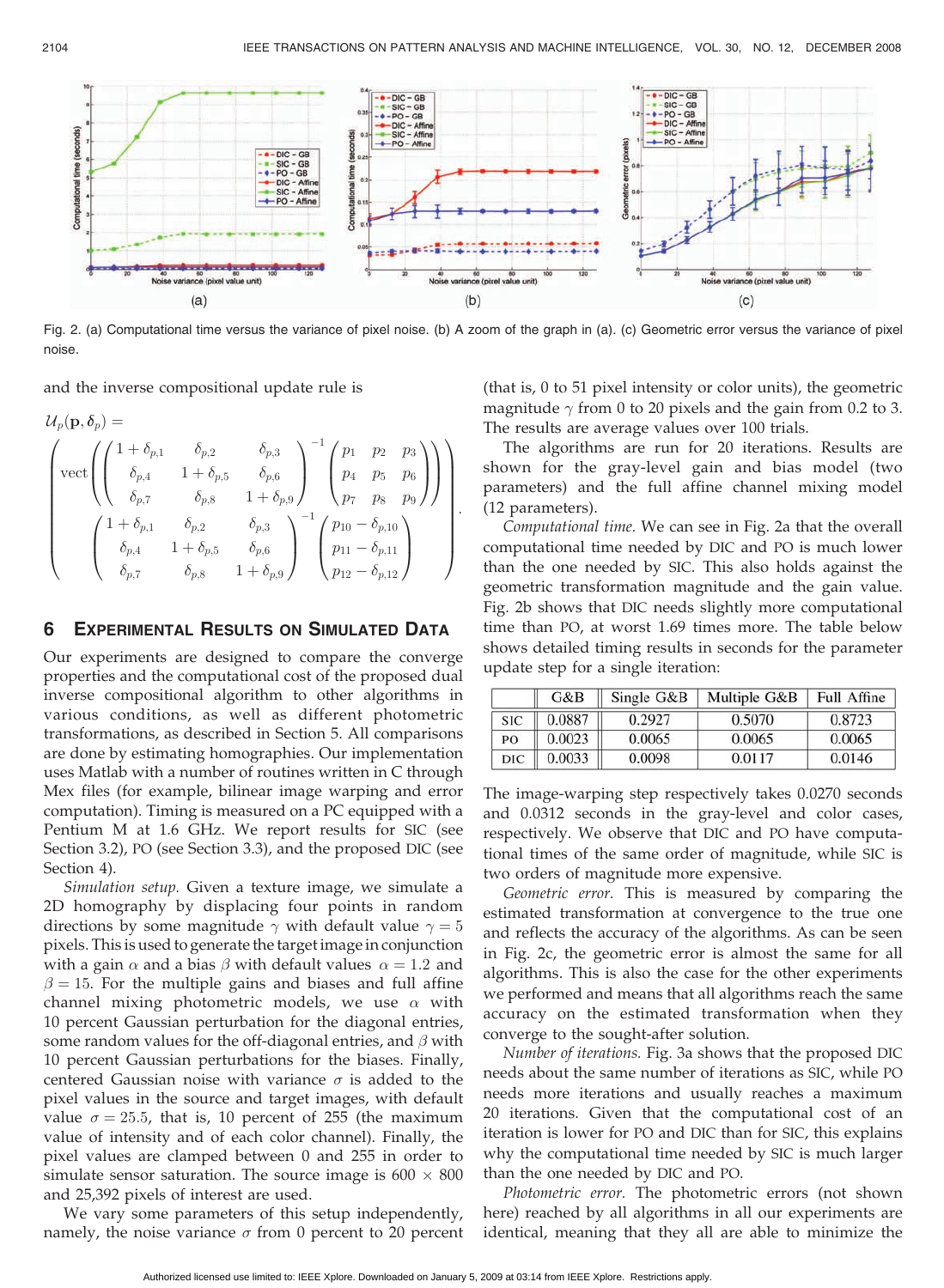

Fig. 3. (a) Number of iterations versus the magnitude of the geometric transformation. (b) Convergence frequency versus the variance of pixel noise. (c) Convergence frequency versus the magnitude of the geometric transformation.

error function to the same extent and, thus, that they all converge to the right solution.

Convergence frequency. We observe in Fig. 3b that, beyond a noise variance of 50, the converge frequency drops from 100 percent. Fig. 3c shows that the convergence frequency also decreases when the geometric transformation magnitude  $\gamma$  increases. The decrease starts at about 6 pixels for PO and 8 pixels for SIC and DIC and is slightly faster for PO than for the two other methods. Overall, PO has a clearly lower convergence frequency than SIC and DIC. Varying the gain does not affect convergence. The convergence frequencies for DIC and SIC are equivalent.

Overall. All three methods are equivalently accurate. PO requires more iterations than SIC and DIC. SIC is much more expensive than PO and DIC and DIC is slightly more expensive than PO. SIC and DIC have equivalent convergence frequencies, significantly higher than the convergence frequency of PO. This means that DIC combines both the stability of SIC with the efficiency of PO and is thus the algorithm we recommend for this kind of groupwise image registration problem.

#### 7 CONCLUSION

An algorithm is proposed for the direct registration of two images: the dual inverse compositional algorithm. It is original in that it considers one of the images to be registered as a "generator" for the other one. Its main advantage compared to the simultaneous inverse compositional algorithm is that the Hessian matrix involved in each iteration is constant, making the algorithm very efficient in terms of computational cost. This stems from the fact that, as with the geometric transformation, the photometric one is dealt with using the inverse compositional trick. It is more stable than the project out inverse compositional algorithm. The proposed dual inverse compositional algorithm handles any global groupwise geometric and photometric transformation.

#### **APPENDIX A**

### PARAMETERIZING HOMOGRAPHIES

Groupwise geometric transformations include translations, rotations, affinities, and homographies. We describe the case of homographies. They have 8 degrees of freedom and can be represented by  $(3 \times 3)$  homogeneous matrices (i.e., defined up to scale). The representation of the warp by a homography matrix makes it easy to invert a warp or compose two warps, as required by the inverse composition trick, respectively, by inverting the homography matrix and by multiplying the two homography matrices. We use a homography matrix H for the parameterization of the global warp  $\mathcal{G}$ :

$$
\mathcal{G}(\mathbf{q}; \mathbf{H}) = \frac{1}{H_{31}q_1 + H_{32}q_2 + H_{33}} \begin{pmatrix} H_{11}q_1 + H_{12}q_2 + H_{13} \\ H_{21}q_1 + H_{22}q_2 + H_{23} \end{pmatrix}.
$$

We constrain H to have a unit two norm. This is enforced each time the update rule is applied by simply dividing H by its two norm.

Following [2], the local warp  $\bar{\mathcal{G}}$  is parameterized by an 8-vector  $\delta_h$  as

$$
\bar{\mathcal{G}}(\mathbf{q};\boldsymbol{\delta}_h) = \mathcal{G}\left(\mathbf{q};\mathrm{I} + \begin{pmatrix} \delta_{h,1} & \delta_{h,2} & \delta_{h,3} \\ \delta_{h,4} & \delta_{h,5} & \delta_{h,6} \\ \delta_{h,7} & \delta_{h,8} & 0 \end{pmatrix}\right).
$$

This parameterization is such that, as required for deriving the registration algorithms, the identity local warp is obtained for  $\delta_h = 0$ :

$$
\bar{\mathcal{G}}(\mathbf{q};0)=\mathcal{G}(\mathbf{q};I)=\mathbf{q}.
$$

A short calculation shows that the Jacobian of the local warp is

$$
(\nabla_{\delta_h} \overline{G})(\mathbf{q}; \mathbf{0}) = \begin{pmatrix} q_1 & q_2 & 1 & 0 & 0 & 0 & -q_1^2 & -q_1 q_2 \\ 0 & 0 & 0 & q_1 & q_2 & 1 & -q_1 q_2 & -q_2^2 \end{pmatrix}.
$$

Inverse composition is performed by multiplying the current homography matrix to the right by the inverse of the incremental one:

$$
\mathcal{U}_g(\mathrm{H},\boldsymbol{\delta}_h)=\mathrm{H}\Bigg(\mathrm{I}+\left(\begin{matrix}\delta_{h,1}&\delta_{h,2}&\delta_{h,3}\\\delta_{h,4}&\delta_{h,5}&\delta_{h,6}\\\delta_{h,7}&\delta_{h,8}&0\end{matrix}\right)\Bigg)^{-1}.
$$

#### APPENDIX B

# THE DUAL INVERSE COMPOSITION ALGORITHMS AND NONGLOBAL PHOTOMETRIC TRANSFORMATIONS

We show that the dual inverse compositional algorithm does not handle nonglobal varying photometric models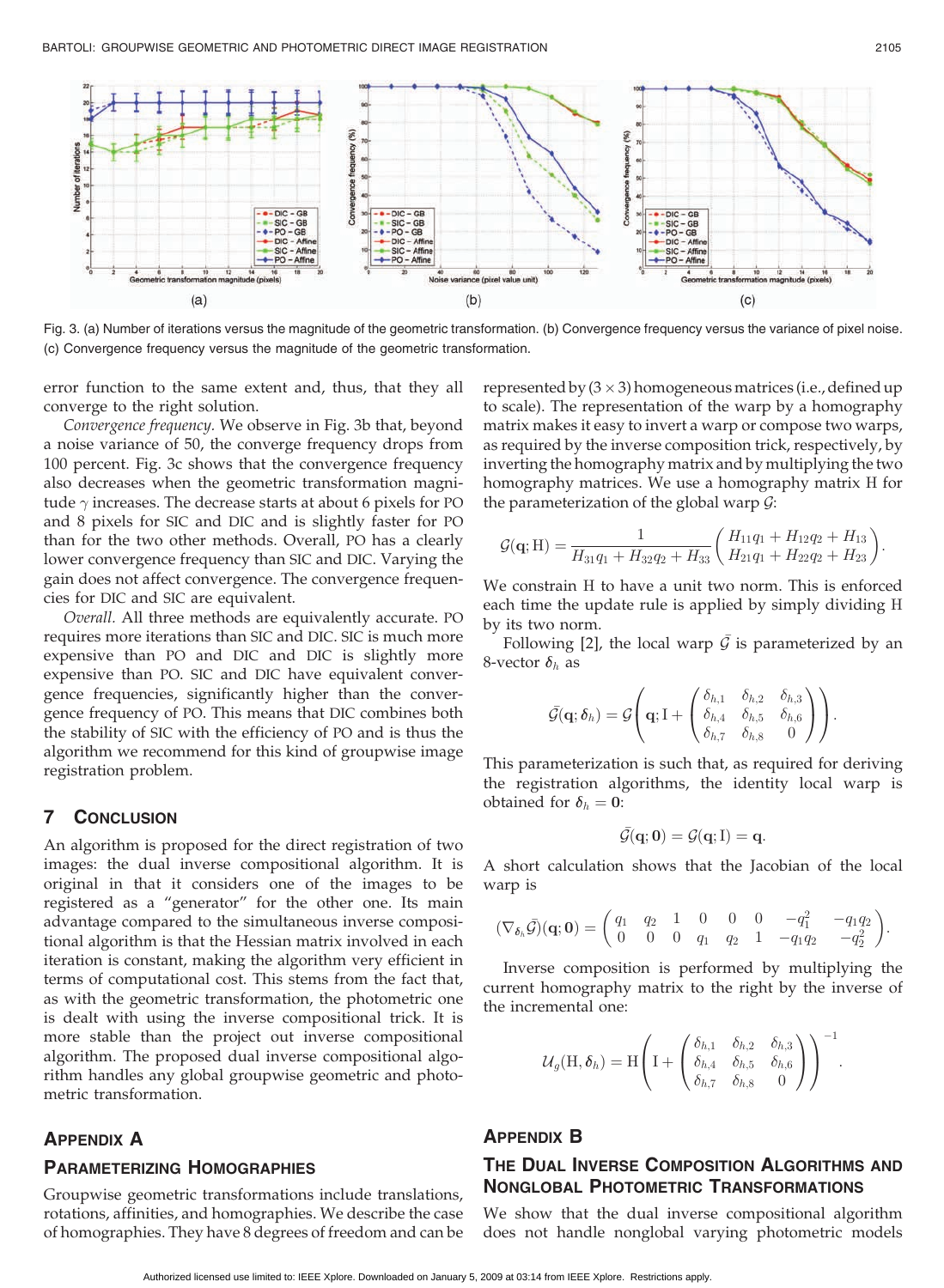such as the Linear Appearance Variations used in Active Appearance Models. We note that the photometric transformation  $P$  now depends on the pixel location  $q$ :

$$
\mathcal{P}(\mathbf{v};\mathbf{p}) \Rightarrow \mathcal{P}(\mathbf{v};\mathbf{p};\mathbf{q}).
$$

We derive the proof for the Linear Appearance Variation model, but the reasoning holds for general nonglobal photometric models. The Linear Appearance Variation model combines basis images  $A_k$  as

$$
\mathcal{P}(\mathbf{v};\mathbf{p};\mathbf{q})=\mathbf{v}+\sum_{k=1}^l p_k \mathcal{A}_k(\mathbf{q}).
$$

For the case where the basis images are aligned with the source image, the following property holds:

$$
\mathcal{P}(\mathcal{S}(\mathbf{q}); \mathbf{p}; \mathbf{q})) = (\mathcal{P}(\mathcal{S}; \mathbf{p}))(\mathbf{q}). \tag{10}
$$

When they are aligned with the target image, this transforms as

$$
\mathcal{P}(\mathcal{T}(\mathbf{q}); \mathbf{p}; \mathbf{q})) = (\mathcal{P}(\mathcal{T}; \mathbf{p}))(\mathbf{q}).\tag{11}
$$

We examine the case where the basis images are aligned with the source image and then when they are aligned with the target image.

#### B.1 Basis Images Aligned with the Source Image

The error function. Each term of the nonlinear least squares error in (4) is

$$
e(\mathbf{q}) = \mathcal{S}(\mathbf{q}) - \bar{\mathcal{P}}^{-1}(\mathcal{P}(\mathcal{T}(\mathcal{G}(\bar{\mathcal{G}}^{-1}(\mathbf{q}; \boldsymbol{\delta}_g); \mathbf{g})); \mathbf{p}; \mathbf{q}); \boldsymbol{\delta}_p; \mathbf{q}).
$$

We use the inverse compositional trick on the photometric transformation, giving

$$
e(\mathbf{q}) \approx \bar{\mathcal{P}}(\mathcal{S}(\mathbf{q}); \delta_p; \mathbf{q}) - \mathcal{P}(\mathcal{T}(\mathcal{G}(\bar{\mathcal{G}}^{-1}(\mathbf{q}; \delta_g); \mathbf{g})); \mathbf{p}; \mathbf{q}).
$$

We then switch the incremental geometric transformation  $(\delta_g)$  and the current photometric transformation (p) and, to avoid notational burden, we apply the inverse compositional trick on the geometric transformation at the same time, giving

$$
\begin{array}{c} e(\mathbf{q}) \approx \bar{\mathcal{P}}(\mathcal{S}(\bar{\mathcal{G}}(\mathbf{q};\boldsymbol{\delta}_g));\boldsymbol{\delta}_p;\bar{\mathcal{G}}(\mathbf{q};\boldsymbol{\delta}_g)) \\ -\mathcal{P}(\mathcal{T}(\mathcal{G}(\mathbf{q};\mathbf{g}));\mathbf{p};\bar{\mathcal{G}}(\mathbf{q};\boldsymbol{\delta}_g)). \end{array}
$$

#### B.1.2 First Term

By switching the order of the photometric and geometric transformations, the leading term rewrites as

$$
e_1(\mathbf{q}) = \bar{\mathcal{P}}(\mathcal{S}(\bar{\mathcal{G}}(\mathbf{q};\boldsymbol{\delta}_g)); \delta_p; \bar{\mathcal{G}}(\mathbf{q};\boldsymbol{\delta}_g)) = (\bar{\mathcal{P}}(\mathcal{S};\boldsymbol{\delta}_p))(\bar{\mathcal{G}}(\mathbf{q};\boldsymbol{\delta}_g))
$$

and thus has a constant Jacobian matrix since the photometric transformation does not depend on the pixel location. We rewrite it as

$$
e_1(\mathbf{q}) = (\bar{\mathcal{P}}(\mathcal{S}; \boldsymbol{\delta}_p))(\bar{\mathcal{G}}(\mathbf{q}; \boldsymbol{\delta}_g)) = \left(\mathcal{S} + \sum_{k=1}^l \delta_p^k \mathcal{A}_k\right) (\bar{\mathcal{G}}(\mathbf{q}; \boldsymbol{\delta}_g)),
$$

$$
\frac{\partial e_1}{\partial \delta_p^k}(\mathbf{q}; \boldsymbol{\delta}_p = \mathbf{0}; \boldsymbol{\delta}_g = \mathbf{0}) = \mathcal{A}_k(\mathbf{q}),
$$

$$
\frac{\partial e_1}{\partial \delta_g}(\mathbf{q}; \boldsymbol{\delta}_p = \mathbf{0}; \boldsymbol{\delta}_g = \mathbf{0}) = (\nabla \mathcal{S})(\mathbf{q})^{\mathrm{T}}(\nabla_{\mathbf{g}} \bar{\mathcal{G}})(\mathbf{q}; \mathbf{0}).
$$

#### B.1.2 Second Term

The second term has a varying Jacobian matrix. Define

$$
e_2(\mathbf{q}) = \mathcal{P}(\mathcal{T}(\mathcal{G}(\mathbf{q}; \mathbf{g})); \mathbf{p}; \bar{\mathcal{G}}(\mathbf{q}; \delta_g)).
$$

We expand it as

 $e_2(\mathbf{q}) = \mathcal{T}(\mathcal{G}(\mathbf{q};\mathbf{g})) + \sum^l$  $_{k=1}$  $p^k \mathcal{A}_k(\bar{\mathcal{G}}(\mathbf{q};\boldsymbol{\delta}_g)).$ 

We get

$$
\frac{\partial e_2}{\partial \delta_p^k}(\mathbf{q}; \delta_p = \mathbf{0}; \delta_g = \mathbf{0}) = \mathbf{0},
$$
  

$$
\frac{\partial e_2}{\partial \delta_g}(\mathbf{q}; \delta_p = \mathbf{0}; \delta_g = \mathbf{0}) = \sum_{k=1}^l p^k (\nabla \mathcal{A}_k)(\mathbf{q})^{\mathrm{T}} (\nabla_{\mathbf{g}} \bar{\mathcal{G}})(\mathbf{q}; \mathbf{0}).
$$

These partial derivatives are not constant since they depend on p, which is updated every iteration.

# B.2 Basis Images Aligned with the Target Image

### B.2.1 The Error Function

We replace the argument q of the photometric transformation by its corresponding point in the target image, which we dub  $\gamma = \mathcal{G}(\bar{\mathcal{G}}^{-1}(\mathbf{q}; \boldsymbol{\delta}_g); \mathbf{g})$ . Each term of the error in (4) is thus

$$
f(\mathbf{q}) = \mathcal{S}(\mathbf{q}) - \bar{\mathcal{P}}^{-1}(\mathcal{P}(\mathcal{T}(\gamma);\mathbf{p};\gamma);\delta_p;\gamma).
$$

Using the inverse compositional trick on the photometric transformation gives

$$
f(\mathbf{q}) \approx \bar{\mathcal{P}}(\mathcal{S}(\mathbf{q}); \delta_p; \gamma) - \mathcal{P}(\mathcal{T}(\gamma); \mathbf{p}; \gamma).
$$

Switching the incremental photometric and geometric transformations and using the inverse compositional trick on the geometric transformation gives

$$
f(\mathbf{q}) \approx \bar{\mathcal{P}}(\mathcal{S}(\bar{\mathcal{G}}(\mathbf{q};\delta_g)); \delta_p; \mathcal{G}(\mathbf{q};\mathbf{g})) - \mathcal{P}(\mathcal{T}(\mathcal{G}(\mathbf{q};\mathbf{g})); \mathbf{p}; \mathcal{G}(\mathbf{q};\mathbf{g})).
$$

#### B.2.2 Second Term

The second term  $f_2 = \mathcal{P}(\mathcal{T}(\mathcal{G}(\mathbf{q};\mathbf{g})); \mathbf{p}; \mathcal{G}(\mathbf{q};\mathbf{g}))$  is rewritten as

$$
f_2(\mathbf{q}) = \mathcal{P}(\mathcal{T}(\mathcal{G}(\mathbf{q}; \mathbf{g})); \mathbf{p}; \mathcal{G}(\mathbf{q}; \mathbf{g})) = (\mathcal{P}(\mathcal{T}; \mathbf{p}))(\mathcal{G}(\mathbf{q}; \mathbf{g})).
$$

This is the warped image  $W$ , which does not depend on the unknown incremental parameters  $\delta_g$  and  $\delta_p$ .

#### B.2.3 First Term

The first term has a varying Jacobian matrix. Define

$$
f_1(\mathbf{q}) = \bar{\mathcal{P}}(\mathcal{S}(\bar{\mathcal{G}}(\mathbf{q};\delta_g)); \delta_p; \mathcal{G}(\mathbf{q};\mathbf{g})).
$$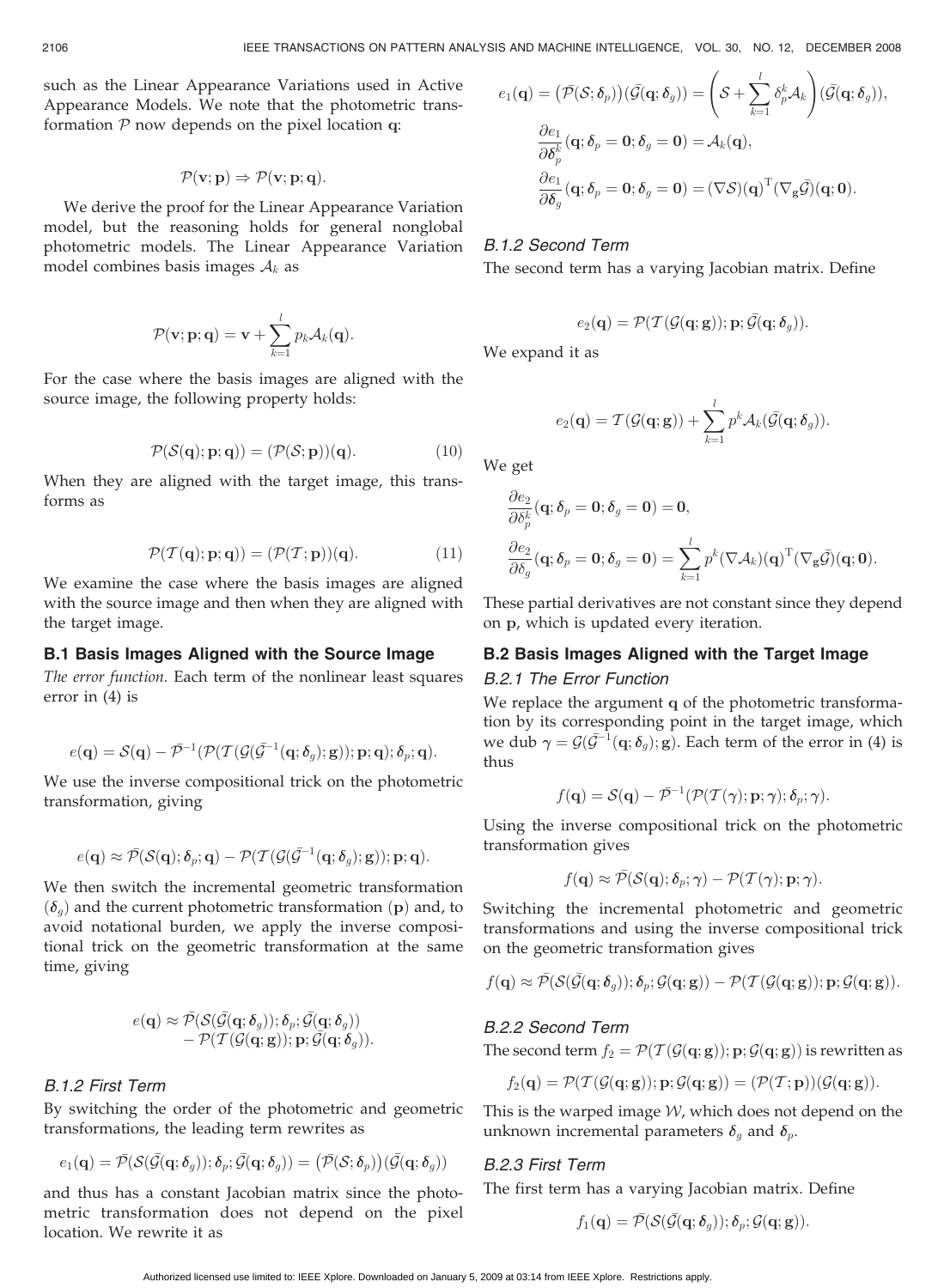We expand it as

$$
f_1(\mathbf{q}) = \mathcal{S}(\bar{\mathcal{G}}(\mathbf{q};\boldsymbol{\delta}_g)) + \sum_{k=1}^l \delta_p^k \mathcal{A}_k(\mathcal{G}(\mathbf{q};\mathbf{g})).
$$

We get

$$
\begin{aligned} &\frac{\partial f_1}{\partial \boldsymbol{\delta}_g}(\mathbf{q};\boldsymbol{\delta}_p=\mathbf{0};\boldsymbol{\delta}_g=\mathbf{0}) = (\nabla \mathcal{S})(\mathbf{q})^{\textrm{T}}(\nabla_{\mathbf{g}}\bar{\mathcal{G}})(\mathbf{q};\mathbf{0}),\\ &\frac{\partial f_1}{\partial \mathcal{S}^k_p}(\mathbf{q};\boldsymbol{\delta}_p=\mathbf{0};\boldsymbol{\delta}_g=\mathbf{0}) = \bar{\mathcal{A}}_k(\bar{\mathcal{G}}(\mathbf{q};\mathbf{g})). \end{aligned}
$$

Therefore, the partial derivatives with respect to  $\delta_g$  are constant, but those with respect to the  $\delta_p^k$  are varying—they are the warped basis images, depending on the current geometric parameters that are updated every iteration.

# APPENDIX C

#### EXPERIMENTAL RESULTS ON REAL DATA

Our goal is to validate our algorithms and compare them to different algorithms on real data sets, to evaluate the photometric transformations presented in Section 5, and to compare the results obtained when using gray-level and color images. We show results for the pair of images shown in Fig. 1. They have been used in Fig. 1 to illustrate the inverse compositional and the dual inverse compositional algorithms. They were acquired by the same camera under different lighting conditions, namely, natural daylight and electric light. The image resolution is  $640 \times 480$ . The initial warp was chosen as the identity since the images are close enough to enable convergence to the sought-after solution for all methods. The number of pixels of interest chosen near the image edges is 53,889.

We launched the simultaneous inverse compositional, the project out, and the dual inverse compositional algorithms with the images converted to gray level for estimating gain and bias and with the color images and different photometric models (single gain and bias, multiple gains and biases and full affine channel mixing). We show the results in Fig. 4 for the gray-level gain and bias (two parameters) and the color full affine cases (12 parameters). Note that, for PO, we compute the best photometric transformation at each iteration to measure the photometric error, but this is not counted into the measured computational time.

In the gray-level gain and bias case, PO converges to the solution in 53 iterations, while DIC and SIC both require 79 iterations and behave very similarly. All three of them converge to the same solution.

In the color affine case, SIC converges first in 69 iterations, followed by DIC, which requires 95 iterations. Finally, PO uses 204 iterations to converge. All three algorithms converge to the same solution.

We observe that the first iteration increases the photometric error for both SIC and DIC. The magnitude of error variation, both at the increasing and the decreasing phases, is strongly related to the number of parameters in the photometric model. In other words, the more flexible the photometric model is, the steeper the error variation. This behavior is discussed below.



Fig. 4. Color photometric error through the iterations for the image pair shown in Fig. 1 for different photometric transformations and the dual inverse compositional algorithm.

All three algorithms diverge when no photometric model is used. Fig. 5 shows the error image at convergence for the different photometric models.

Finally, we report the total computational time in seconds for each algorithm and each photometric model:

|            | G&B   | Single G&B | Multiple G&B | Full Affine |
|------------|-------|------------|--------------|-------------|
| <b>SIC</b> | 20.09 | 50.29      | 54.72        | 89.02       |
| PO         | 3.88  | 8.57       | 12.81        | 15.24       |
| DIC        | 5.95  | 7.03       | 7.45         | 7.81        |

It is clear that SIC is the most expensive algorithm in all cases, being 4 to more than 10 times slower than DIC, while PO is faster in the gray-level gain and bias case but slower in all three color cases.

We observed in our experiments that the photometric error measured throughout the iterations is often increased by the first iteration and, very rarely, by the second iteration for SIC and DIC. This phenomenon is thus not related to the form of the update rule. We have the following hints to understand this behavior:

- The higher the number of parameters in the photometric transformation, the steeper the photometric error curve, both at the increasing and decreasing phases.
- . Using edge pixels only makes this behavior stronger compared to using the whole region of interest.

The geometric error reflects the closeness of the estimated warp to the true one. Using simulated data, we assessed the change in the geometric error caused by the first iteration. As already observed by Baker et al. [1], it always decreases. This holds true even if the photometric error increases. In other words, the first iteration brings the warp closer to the sought-after solution, while it takes the photometric transformation away from it since the value of the error function, namely, the photometric error, increases.

The reasons are given as follows: The initial warp causes a geometric misalignment of the images. The intensity or color correspondences from which the photometric transformation